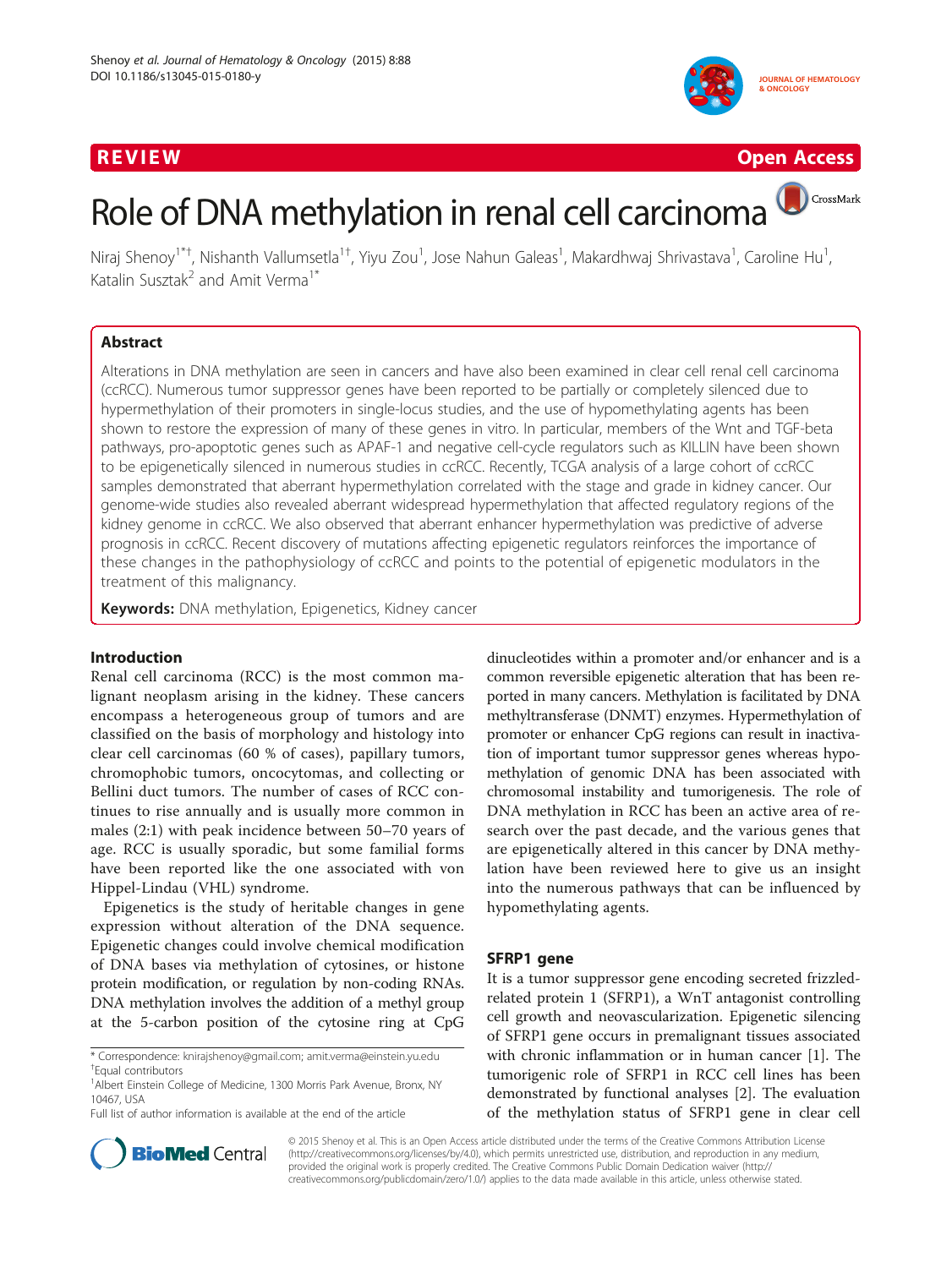RCC (ccRCC) from 10 patient-paired tissue samples using methylation-specific PCR (MSP) revealed hypermethylation in 8 of 10 tumor samples and 1 of 10 normal samples. Four ccRCC cell lines A498, 786-O, UMRC3, and ACHN revealed CGI methylation providing additional evidence of the role of methylation in the loss of SFRP1 expression in ccRCC [\[3\]](#page-10-0).

## Rap1GAP gene

It encodes for Rap1Gap protein that inactivates Rap, which is a protein involved in cancer growth, invasion, and metastasis [[4\]](#page-10-0). Rap1GAP protein is a member of the Rap GTPase-activating protein (GAP) family, which has been documented to regulate integrin-mediated cell adhesion pathways [\[5](#page-10-0)]. Rap1Gap promoter was found to be hypermethylated in RCC cell lines—SN12C and Caki-1—and treatment with decitabine (5-aza-2′-deoxycytidine) of SN12C cells significantly increased the relative expression of Rap1Gap. Treatment with decitabine restoring the expression of Rap1GAP showed a significant reduction in the invasiveness of SN12C and Caki1 of matrigel matrices, suggesting a role in cancer cell invasion. However, Rap1Gap was shown to have no impact on cancer cell proliferation in either of the two cell lines [\[6](#page-10-0)].

#### KILLIN gene

KILLIN gene is involved in cell-cycle arrest and is regulated by p53. It encodes for a small nuclear DNAbinding protein that inhibits DNA synthesis in vitro and causes the S-phase arrest [[7\]](#page-10-0). In a study conducted to determine the methylation and expression of KILLIN in germline, somatic, and RCC cell lines, 23 out of 41 ccRCC patients (56 %) exhibited germline methylation of KILLIN promoter whereas none of the 50 controls showed methylation ( $p < 0.0001$ ). Somatic hypermethylation examined in 19 primary ccRCC tumor specimens and 1 metastatic RCC specimen revealed that 19 (95 %) had hypermethylation of KILLIN promoter region. In a panel of eight RCC cell lines (RC-6, RC-9, RC-13, RC-45, 786-O, ACHN, CAKI-1, and CAKI-2) and one normal kidney cell line HEK293T examined for KILLIN promoter methylation, 100 % of the RCC cell lines showed methylation in at least one of the four CpG regions identified whereas HEK293T was completely unmethylated. All the eight RCC cell lines had significant downregulation of KILLIN expression. The use of aza on seven of the eight RCC cell lines resulted in increased expression of KILLIN in six of the seven RCC cell lines [\[8](#page-10-0)].

#### WIF-1 gene

Wnt (Wingless type) inhibitor factor-1 is a secreted glycoprotein antagonist that binds to Wnt protein. Wnt

proteins are known to have a role in cell proliferation and oncogenesis [[9](#page-10-0)]. Wnt antagonists are divided into two classes, namely secreted frizzled-related protein (SFRP) class and Dickkopf (Dkk) class. The SFRP family includes the SFRP-1, SFRP-2, SFRP-3, SFRP-4, SFRP-5, WIF-1, and Cerberus. These bind directly to Wnt and inhibit the signaling of the Wnt pathway whereas the Dkk family proteins bind to a component of the Wnt receptor complex to inhibit the Wnt pathway. The WIF-1 gene has been reported to have a tumor suppressor role in various cancers. A study on the role of WIF-1 as a tumor suppressor gene and the methylation status of its promoter in RCC was done using Caki-2, ACHN, and A498 RCC cell lines and a tissue microarray of 24 ccRCCs and matched normal adjacent tissues. Immunostaining for WIF-1 in normal specimens was significantly ( $p < 0.0001$ ) higher compared with that in ccRCC specimens. The promoter region was found to be densely methylated in the three RCC cell lines and unmethylated in normal kidney samples. Treatment of the cell lines with a demethylating agent restored the gene expression significantly. WIF-1 transfection into RCC cell lines significantly reduced RCC cell viability, increased apoptotic cell fraction, and suppressed colony formation [\[10](#page-10-0)].

## DKK1 gene

It encodes for a protein called Dickkopf-related protein 1 which is a member of the Dickkopf family. DKK1 is a direct inhibitor of Wnt with a role in the suppression of human cancers. A study on the DKK1 methylation and expression in RCC cell lines A498 and 769-P, normal kidney cell line HK2, and RCC patient samples revealed hypermethylation of DKK1 promoter in the RCC cell lines and no methylation in the normal kidney cell line. DKK1 mRNA expression was lower in A498 and 769-P compared to that in HK2. Treatment of the RCC cell lines with azacytidine resulted in a significant increase in the expression of DKK1 and an increased percentage of apoptotic cells. Immunohistochemical study on 50 ccRCC tumor samples with corresponding 50 adjacent normal tissues revealed significantly lower DKK1 expression in RCC tissues. Transfection of DKK1 into RCC cells resulted in growth inhibition, increased apoptosis, and decreased invasion ability [[11\]](#page-10-0).

## SFRP2 gene

It is a tumor suppressor gene acting as a Wnt antagonist located at 4q31.3. Kawamoto et al. [\[12\]](#page-10-0) studied epigenetic mechanisms of DNA methylation and histone modifications of the silencing of SFRP2 in RCC. They examined 20 samples from newly diagnosed RCC patients who underwent radical nephrectomy, human kidney cell line HK-2, and RCC cell lines Caki-1, Caki-2, A-498, and ACHN. By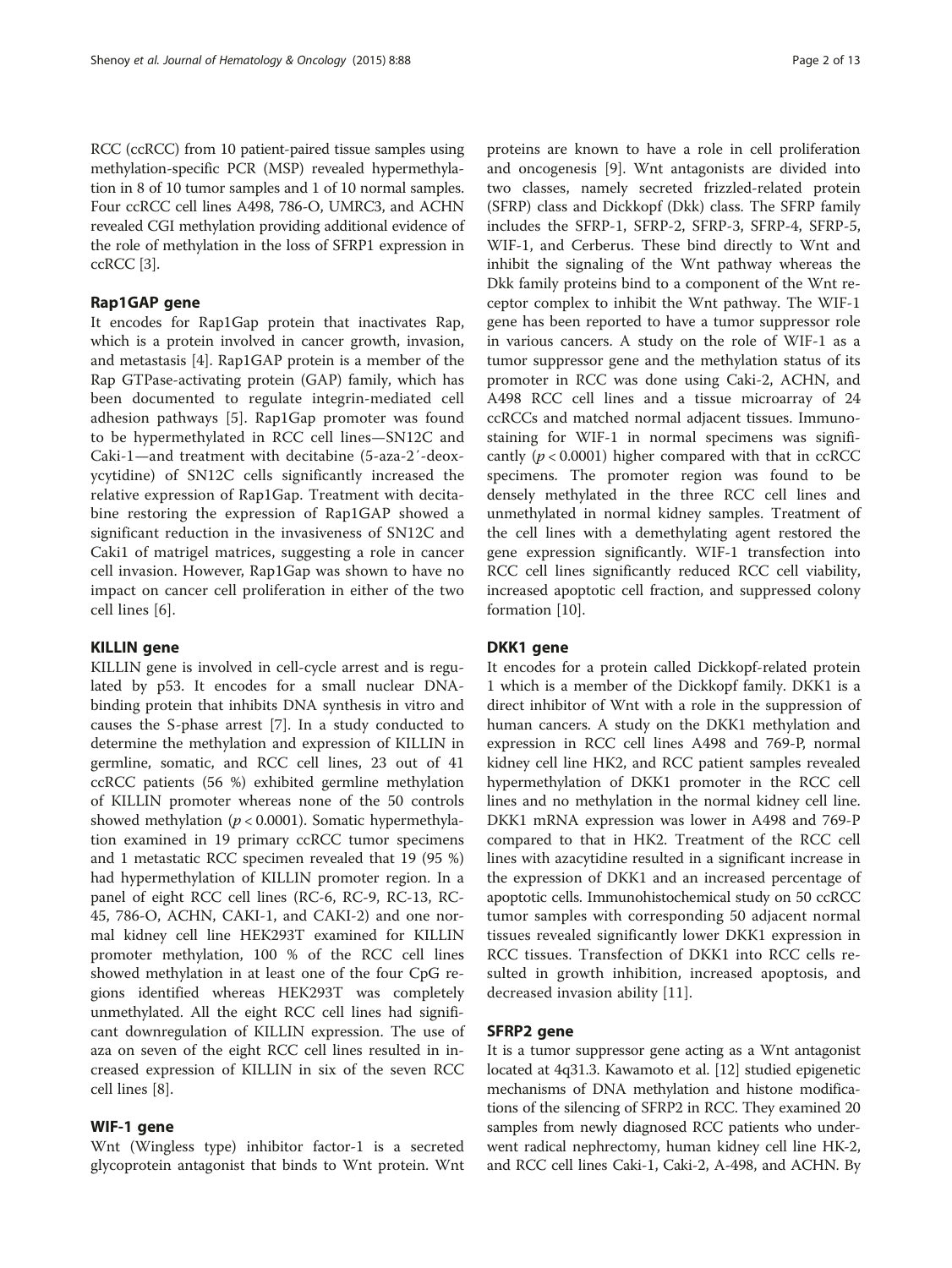immunostaining, they noted that SFRP2 expression was strongly positive in 70 % of the normal kidney specimens whereas majority of the RCC specimens were negative. Using real-time quantitative reverse transcription (RT)- PCR, they noted that SFRP2 was expressed at a significantly higher level in HK-2 cells compared to the RCC cell lines (A-498 and ACHN showed no SFRP2 expression whereas Caki-1 and Caki-2 showed a low expression). Using bisulfite genomic sequencing, it was observed that HK-2 had no methylation of the promoter region of SFRP2 whereas Caki-2, A-498, and ACHN cell lines displayed dense methylation and Caki-1 had a lower degree of methylation compared to other RCC cell lines. Treatment with DAC restored mRNA and protein expressions of SFRP2 in all RCC cell lines.

#### SFRP5 gene

This gene encodes for the protein-secreted frizzledrelated protein-5(SFRP-5), a member of the SFRP family of glycoproteins that have been identified as negative modulators of the Wnt signal transduction pathway. SFRP1 and SFRP2 have been shown to be epigenetically regulated in RCC [\[3, 13, 14\]](#page-10-0). A study on the role of SFRP-5 and its epigenetic regulation in RCC cell lines Caki1, Caki2, ACHN, A498, and a tissue microarray consisting of 12 ccRCCs and matched adjacent tissues revealed dense methylation of SFRP-5 promoter in all RCC cell lines and ccRCC tissue samples whereas the same region in normal kidney tissue was mostly unmethylated. The expression of SFRP-5 mRNA was found to be significantly downregulated in RCC cell lines compared to normal kidney tissue  $(p < 0.01)$ . Treatment with azacytidine restored the SFRP-5 mRNA expression suggesting its downregulation by methylation. Transfection of A498 cells with SFRP-5 resulted in reduced anchorage independent colony formation efficacy, invasive ability, and also increased apoptotic cell fraction [\[15](#page-10-0)].

#### miR-9-1 and miR-9-3 genes

The genes miR-9-1, miR-9-2, and miR-9-3 are located on chromosomes 1, 5, and 15, respectively. These are microRNA genes encoding hsa-miR-9, a microRNA, as their product. MicroRNAs are small, non-coding RNAs which control expression by targeted suppression of gene transcription and translation. MicroRNA genes have been shown to have a role in cancer [\[16](#page-10-0), [17](#page-10-0)] and can be epigenetically modified [[18\]](#page-10-0). A study on the methylation status of miR-9-1 and miR-9-3 in 32 pairs of ccRCC tumor and adjacent normal tissue samples revealed significantly higher methylation levels for both  $(p = 0.00021$  for miR-9-1 and  $p = 0.000074$  for miR-9-3) in the tumor samples compared to their adjacent normal tissues. The methylation level was found to be nearly 2 fold higher for miR-9-1 and over 4-fold higher for miR-93. They also found a significant trend of increased methylation in tumor samples of higher clinical stages for both miR-9-1 ( $p = 0.024$ ) and miR-9-3 ( $p = 0.040$ ). The role of the methylation status of miR-9 genes in cases with metastatic recurrence was then analyzed based on follow-up information of 59 ccRCC patients, of which 21 developed metastatic recurrence. These 21 patients had a significantly higher methylation level in their primary tumors compared to those with no recurrence. There was significant greaterthan-30-month-reductions in recurrence-free survival times for patients with high miR-9-1 and miR-9-3 methylation levels ( $p = 0.034$  and  $p = 0.007$ , respectively) [\[19](#page-11-0)].

#### GREM1 gene

The gene encodes for the protein, Gremlin 1, an inhibitor in the TGF-beta signaling pathway. GREM 1 is a secreted glycoprotein, which is an antagonist to bone morphogenetic proteins (BMP) 2, 4, and 7. This antagonistic action prevents the ligands from binding to their receptors, thereby inhibiting downstream TGF-β signaling [\[20\]](#page-11-0). A study investigating the methylation status of GREM1 promoter CpG islands in four RCC cell lines—SKRC1, SKRC10, SKRC52, and SKRC59; 150 tumor samples from patients with sporadic ccRCC revealed heavy methylation in the cell lines and tumor samples. There was little or no GREM1 mRNA expression in the cell lines, and treatment with 5′-aza-2-deoxycytidine induced mRNA expression in all four cell lines [[21\]](#page-11-0).

#### BTG3 gene

This gene is located at chromosome 21q.21.1 and encodes for a protein of the BTG/Tob family, a family of structurally related proteins, which appear to have antiproliferative activity. BTG3 has been shown to be a candidate tumor suppressor gene through its inhibitory activity on E2F1 causing negative regulation of cell cycle [[22\]](#page-11-0). The methylation status of BTG3 in RCC was examined using human RCC cell lines A498, ACHN, HEK-293, normal kidney cell line HK-2, and 20 patientmatched tumor and adjacent normal tissue paired samples. The promoter region in RCC cell lines was completely methylated compared to absence of methylation in HK-2 cell line. The tumor samples were hypermethylated compared to their normal tissue samples. Real-time quantitative PCR (qPCR) analysis for expression levels showed relatively low levels of BTG3 expression in tumor samples and RCC cell lines of A498, ACHN, and HEK-293 compared to normal tissue samples and HK-2 cells. BTG3 expression was significantly increased in RCC cell lines on treatment with 5′-aza [[23\]](#page-11-0).

#### XAF-1 gene

XIAP-associated factor-1 is a gene located at chr 17p13.1 that encodes for a protein, which is an antagonist of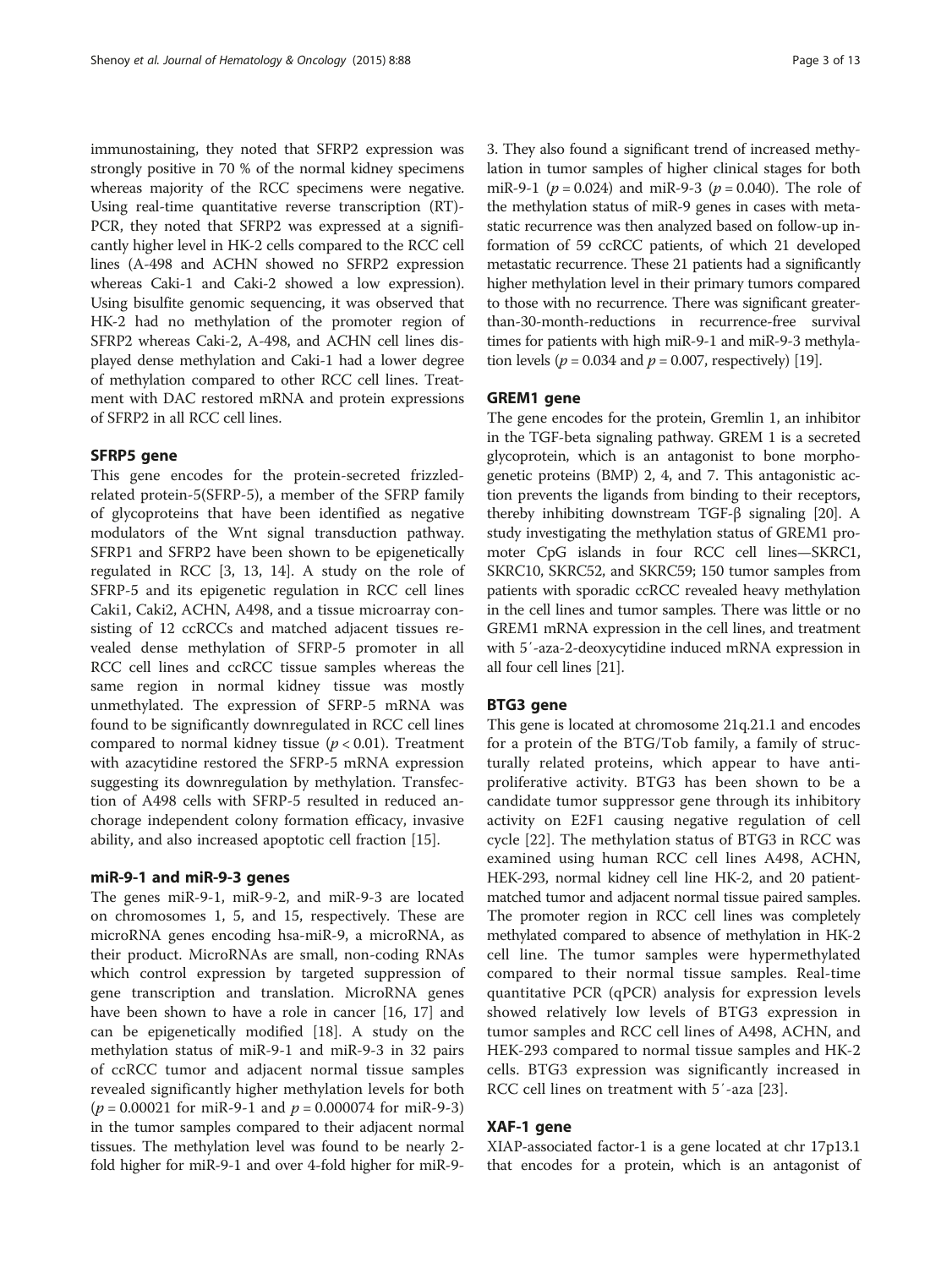inhibitor of apoptosis (IAP) protein family. IAP proteins inhibit caspases which are usually active during apoptosis, and by inhibiting these IAPs, the protein encoded by the XAF-1 gene helps prevent uncontrolled growth in cancers. It is an interferon (IFN)-stimulated gene inducing high levels of XAF-1 protein in cells which are sensitive to proapoptotic effects of IFN-β [[24](#page-11-0)]. Pre-treatment with 5-azadC has been shown to increase apoptosis induction with IFN in RCC cell lines, ACHN, and SK-RC-45 [\[25](#page-11-0)]. Of the three RCC cell lines studied—ACHN, SK-RC-45, and SK-RC-29, ACHN had the highest increase in XAF1 expression on treatment with 5-aza-dC. Transfection of siRNA against XAF1 was shown to reduce IFN-induced apoptosis in cells pretreated with 5-aza-dC, confirming XAF-1 gene's role in apoptosis.

#### APAF-1 gene

The apoptotic protease activating factor-1 (APAF-1) gene is a p53-targeted gene located at 12q23 involved in the apoptosis regulatory network. It is involved in the activation of caspase 9 which stimulates the caspase cascade leading to apoptosis. Inactivation of APAF-1 may result in failure to initiate apoptosis resulting in uncontrolled cell growth. Two studies have shown that the methylation frequency of APAF-1 gene in the tumor samples is significantly higher compared to their paired normal kidney samples and the expression of APAF-1 is significantly lower in the tumor samples [\[26, 27\]](#page-11-0). In the second study, two RCC cell lines (A498, ClearCa-5) were treated with sequential 5-aza-2′-deoxycytidine and significant growth inhibition was observed from the fifth day after the initial treatment. Also, the level of APAF-1 mRNA in the two RCC cell lines (A498, ClearCa-5) significantly increased after treatment with 5-aza-2′-deoxycytidine compared to pre-treatment levels, suggesting that methylation indeed inhibits the gene.

#### DAPK-1 gene

Death associated protein kinase 1 gene encodes a calmodulin-dependent serine/threonine kinase involved in the cell signaling pathways of survival, apoptosis, and autophagy. It is a candidate tumor suppressor gene, which acts as a mediator of IFN-γ-induced apoptosis and its loss of expression has been linked to several tumor types. It is reported to counteract oncogene-induced transformation by activating a p19ARF/p53-dependent apoptotic checkpoint, which is designed to eliminate pre-cancerous cells during cancer development [[28](#page-11-0)]. Christoph et al. [[27\]](#page-11-0) in their study on methylation of DAPK-1 and APAF-1 and effects of demethylating agents in kidney cancer examined 80 RCC patient samples of clear cell tumors and 20 normal kidney samples from other patients. They observed that methylation frequency of DAPK-1 was 33 % in RCC samples and 5 % in normal kidney samples.

#### Nbk/Bik gene

The natural born killer gene is located at 22q13.31 and encodes for a tissue-specific BH3-only protein with pro-apoptotic properties. The pro-apoptotic activity has been reported to be dependent on Bax, a member of the Bcl-2 family [[29\]](#page-11-0). In a study investigating the link between inactivation of Nbk gene and RCC, nonmalignant renal tissue was observed to have significantly higher protein expression of Nbk gene on immunohistochemistry compared to weak or absent expression of Nbk in 57 ccRCC samples studied. Western blot analyses showed similar results for Nbk protein expression in RCC cell lines. RT-PCR revealed absence of Nbk mRNA in 9 of 10 RCC cell lines studied. Treatment of the cell lines with 5′-aza-2-dC resulted in increase in the expression of Nbk mRNA and protein except in one. These results indicate the role of Nbk as a tumor suppressor gene in RCC which is inactivated by promoter methylation.

#### HOXB13 gene

The homeobox 13 gene located at chr 17q21.2 encodes a transcription factor that belongs to the homeobox gene family. Homeobox is a DNA sequence found within genes that are responsible for pattern of anatomical development. They encode for homeodomains which when expressed as proteins can bind to DNA and switch on cascades of other genes. HOXB13 gene has been identified to be methylated at a higher rate in primary renal tumors [\[30](#page-11-0)]. Seventeen (30 %) of 56 primary RCC tumor samples examined showed tumor-specific methylation of HOXB13 and none in the adjacent normal kidney tissue samples. Fifteen RCC cell lines were also studied, and 11 (73 %) of 15 showed aberrant methylation of HOXB13. Almost complete methylation of HOXB13 was detected in four cell lines while partial methylation was observed in seven others The expression of HOXB13 mRNA in the RCC cell lines was studied using RT-PCR, and the four cell lines which showed complete methylation revealed absence of the expression of HOXB13. Three of the four RCC cell lines were treated with 5-aza and TSA separately, and 5-aza alone was reported to have induced recovery of the HOXB13 expression. Transfection of KC-12 cell line with FLAGtagged HOXB13 was done, and the re-expression of HOXB13 was reported to have shown significantly reduced number of colonies indicating its inhibitory role in colony formation. UMRC-6 RCC cells transfected with FLAG-HOXB13 showed increased caspase-3 activity, increased apoptotic activity with nuclear condensation, and cell death. HOXB13 methylation was also noted to have significant correlation to tumor grade, stage, size, and microvessel invasion. These results indicate that methylation plays an important role in the epigenetic silencing of HOXB13.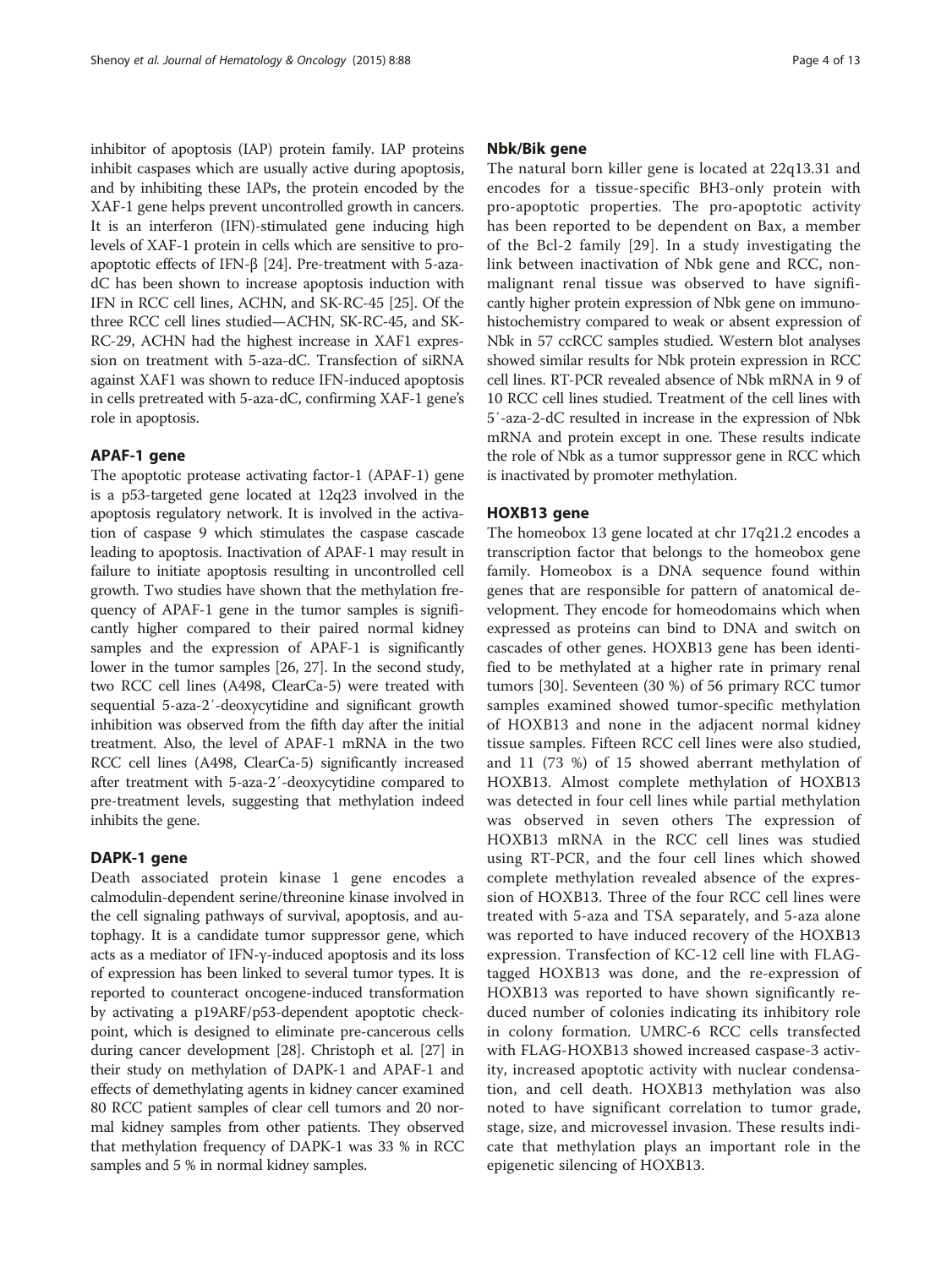#### DAL1/4.1B gene

Differentially expressed in adenocarcinoma of the lung (DAL1) gene located at chr 18p11.32 encodes for an actinbinding protein which has been reported to bind to tumor suppressor in lung cancer 1 (TSLC1) protein through its 4.1-binding motif [\[31\]](#page-11-0). Ten of 19 (53 %) RCC cell lines examined in a study lacked DAL1 mRNA expression [[32](#page-11-0)]. Nineteen surgically resected ccRCC samples with noncancerous renal tissues from the same patients were then analyzed, and 12 of 19 (63 %) of the primary ccRCC samples showed absent or reduced expression of DAL1 whereas the normal kidney samples showed significant expression. The methylation status of DAL1 was assessed in the 19 RCC cell lines of which 9 showed strong promoter hypermethylation. These results correlated with expression studies where hypermethylation was associated with suppressed gene expression. Caki-1, Caki-2, and KMRC-3 cell lines were treated with 5-aza-2-dC. Caki-2 and KMRC-3 cell lines, which had hypermethylated DAL1 promoter, showed re-expression of DAL1 on treatment whereas Caki-1 cell line, which lacked methylation, did not show any re-expression. These results suggest a promoter methylation causal role in DAL1 epigenetic silencing. DAL1 promoter methylation was also found to be an independent prognostic factor for metastatic recurrence in ccRCC patients.

#### SPINT2/HAI2 gene

Serine peptidase inhibitor, Kunitz type 2 gene (SPINT2 is also known as Bikunin), located at 19q13.1 encodes for a transmembrane protein, which inhibits various serine proteases. The SPINT2 protein inhibits hepatocyte growth factor (HGF) activator, preventing the formation of active HGF. Active HGF has the important role of activating MET which in turn activates Ras/MAPK and PI3K/AKT effector pathways that promote RCC growth and metastasis [[33](#page-11-0)]. Morris et al. [\[34](#page-11-0)] investigated the role of epigenetic silencing of SPINT2 in RCC. Eleven RCCderived cell lines were subjected to treatment with 5-aza for 5 days, and 5 of 11 (SKRC39, UMRC2, 786-O, Caki-1, and KTCL26) had upregulation of SPINT2 expression. Dense promoter methylation of SPINT2 was detected in UMRC2 and SKRC39 RCC cell lines, which had shown complete silencing of SPINT2 on RT-PCR. Thirty-four of 102 RCC samples studied and only 2 of 38 normal kidney samples showed promoter region methylation. Transfection of SPINT2 gene in UMRC2 and SKRC39 cell lines resulted in reduced colony formation in in vitro colony assays. These results suggest an important role of methylation in the silencing of SPINT2 gene in RCC.

#### Gamma (γ)-catenin/JUP gene

Gamma-catenin, also known as junction plakoglobin or JUP, is a cell adhesion protein and a member of the catenin family encoded by the gene located at chr 17q21. It is a common constituent of desmosomes and intermediate junctions, which are cell structures specialized for cell-to-cell adhesion. Loss of function of cell adhesion proteins like gamma-catenin has been reported to disrupt intercellular interaction between tumor cells correlating with poorer prognosis in cancers [[35](#page-11-0)]. The adverse effect on prognosis of silencing γ-catenin gene expression has been reported in thyroid and lung cancers [\[36, 37](#page-11-0)]. The role of DNA methylation as a mechanism of silencing the γ-catenin gene in RCC was investigated in a study with 54 patient samples of primary RCC and matched normal kidney samples and 3 RCC cell lines A498, Caki-1, and Caki-2. The study revealed strong expression in normal kidney samples and weak expression in the majority of RCC tissues. The levels of mRNA transcripts were also significantly lower in RCC samples compared to normal kidney samples ( $p < 0.05$ ). Treatment with 5-aza-dC of the three RCC cell lines (A498, Caki-1 and Caki-2) showed increased levels of γ-catenin mRNA expression after treatment compared to untreated controls.

#### TCF 21 gene

Transcription factor 21 (TCF21) has been identified as a candidate tumor suppressor at 6q23-q24 that is epigenetically inactivated in many cancers [\[38](#page-11-0)]. The methylation status of TCF21 has been found to be very high in clear cell RCC samples compared to normal adjacent tissue samples. Treatment with DNA demethylating agent 5′-azacytidine restored part of the TCF21 expression in 786-O cell lines [\[39\]](#page-11-0). In another study, a significant inverse correlation was found between TCF21 methylation and expression levels in untreated renal cancer cell lines. Treatment with 1 μM or 5 μM 5-aza-dC resulted in increased expression of the gene [[40\]](#page-11-0).

#### PCDH17 gene

PCDH17 encodes a protocadherin which is believed to have tumor-suppressing functions due to its cell adhesion, signal transduction, and growth control functions even though its exact mechanism has not been clearly defined. PCDH17 promoter region was found to be hypermethylated in 48 % of BlCa, 61 % of RCT, and 60 % of Pca samples [[40\]](#page-11-0).

#### HIC1 gene

This gene encodes the hypermethylated-in-cancer 1 protein which functions as a transcriptional repressor. The gene has been shown to participate in complex regulatory loops regulating p53 and E2 transcription and factor 1 (E2F1) DNA damage responses [\[41](#page-11-0)–[43](#page-11-0)]. Loss of HIC1 function has been associated with occurrence of various tumors. A study on the role of CpG island methylation of HIC1 in RCC using bisulfite conversion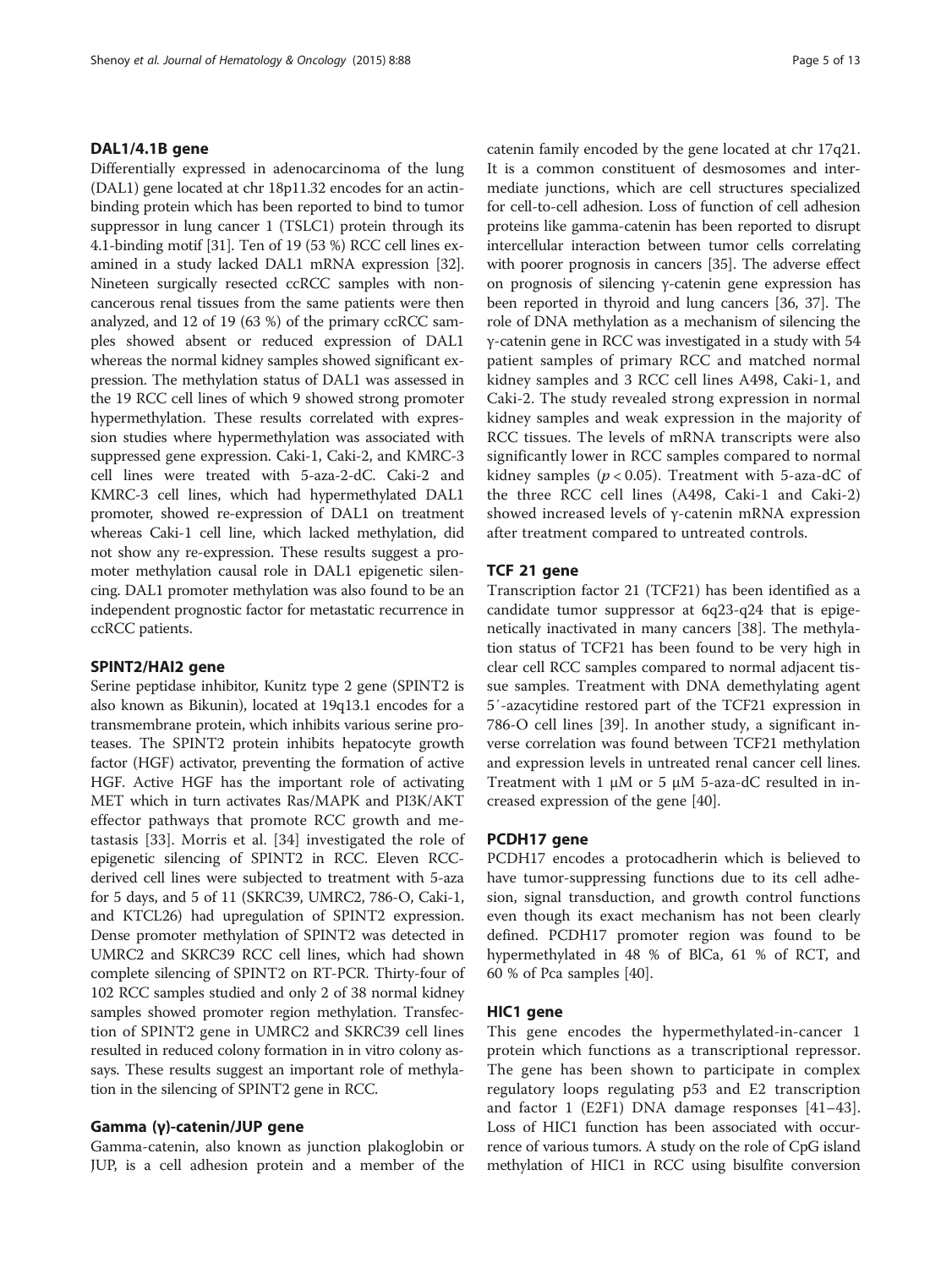and pyrosequencing in 98 tumor and 70 normal adjacent tissue specimens identified HIC1 hypermethylation in tumors as an independent predictor of reduced recurrencefree survival [[44](#page-11-0)].

## LRRC3B gene

Leucine-rich repeat-containing 3B (LRRC3B) is an evolutionarily, highly conserved leucine-rich repeat-containing protein, but its biological significance is largely unknown. It was suggested that human genome has more than 2000 LRR-containing proteins and they participate in many important processes, including plant and animal immunity, hormone–receptor interactions, cell adhesion, signal transduction, regulation of gene expression, and apoptosis. A number of microarray expression profiling studies have shown that LRRC3B is downregulated in various cancers suggesting that LRRC3B is involved in carcinogenesis [[45\]](#page-11-0). In a study on its role in RCC, 57 % of the renal cancer samples studied showed hypermethylation and/or deletion. Expression analysis of LRRC3B using RT-qPCR revealed that it was almost unchanged in stages I and II of RCC but decreased 2- to 6-fold in stage III. The gene was also shown to exhibit strong cell growth inhibiting activity in colony formation experiments in vitro, further suggesting its role as a tumor suppressor gene [[46](#page-11-0)].

#### GATA5 gene

GATA5 belongs to a family of zinc-finger transcription factors (GATA1–6) showing high affinity to the consensus DNA sequence  $(A/T)GATA(A/G)$  [[47\]](#page-11-0) and is a tumor suppressor gene downregulated in various cancers. A study on the CGI methylation level of GATA5 gene in RCC cell lines RCC-GS, 786-O, A498, ACHN, RCC-HS, as well as primary renal proximal tubular epithelial cells (RPTEC) using combined bisulphite restriction analysis (COBRA) revealed that the methylation level was 77 % in 786-O, 53 % in RCC-GS, 89 % in RCC-HS, 99 % in RCC-MF, 99 % in A498, 12 % in ACHN, and 2 % in RPTEC. Increased GATA5 CGI methylation in the ccRCC group correlated with metastasis ( $p = 0.005$ ) and decreased progression-free survival  $(p = 0.005)$  [[48\]](#page-11-0).

#### RASSF1 gene

It encodes for the protein Ras-association-domain-containing protein 1 and is a tumor suppressor gene located at 3p21. The RASSF1 gene has several major isoforms because of alternative splicing and promoter usage, but epigenetic silencing of the longer isoform, RASSF1A, is specifically associated with cancer [[49\]](#page-11-0).

RASSF1A is functionally involved in cell-cycle control, microtubule stabilization, cellular adhesion, motility, as well as apoptosis [\[50\]](#page-11-0). In one study, the median normalized index of methylation of RASSF1A promoter was significantly higher in papillary RCC samples compared to their normal adjacent tissue samples (2.11 vs 0.61,  $p < 0.001$ ) [[51](#page-11-0)]. Another study assessed the relation between methylation levels of RASSF1A and prognosis in 179 patients who underwent radical or partial nephrectomy for ccRCC. The level of methylation of RASSF1A promoter was found to be more in patients with stage III or IV RCC compared to patients with stage I or II ( $p = 0.043$ ). Higher methylation level was independently associated with a poor prognosis following multivariate analysis ( $p = 0.0053$ ) [\[52\]](#page-11-0). In another study, RASSF1A was observed to have significantly higher percentage of methylation in papillary RCC compared to other types of RCC [\[53\]](#page-11-0).

#### UNC5C gene

The gene product UNC5C belongs to the UNC5H functional dependence receptor family, acts as one of the Netrin-1 receptors and has the ability to induce apoptosis in the absence of the Netrin-1 ligand [[54, 55](#page-11-0)]. UNC5C is expressed in the proximal tubule of the kidney where most of the RCCs originate [\[56](#page-11-0)]. RT-PCR study of five RCC cell lines 786-O, Os-RC-2, A498, ACHN, and Caki-1 revealed weak expression of UNC5C in Caki-1 cell line and undetectably low expression in the other four. Two out of five RCC cell lines—786-O and Os-RC2, were found to have hypermethylated UNC5C. Treatment of the two cell lines with DNA demethylation agent aza resulted in a significant increase in the expression of UNC5C. Forty-four primary RCC samples paired with their normal adjacent tissues were then studied, and all RCC samples were found to have downregulated UNC5C expression compared to their adjacent normal tissues. Of the 44, 12 showed hypermethylation of UNC5C promoter (27.3 %) in comparison to no methylation in their corresponding normal tissues.

#### KRT19

KRT19 gene located at 17q21.2, encodes for the protein cytokeratin (CK) 19 [[57\]](#page-11-0). It is a potential tumor suppressor that negatively regulates Akt signaling [\[58\]](#page-11-0). In normal kidney tissue, CK19 is expressed by distal tubules and collecting duct cells. A study was conducted on RCC cell lines 769-P, 786-O, Caki-1, Caki-2, A498, and ACHN and 112 RCC patient samples for methylation and expression levels of KRT19. The promoter methylation and mRNA relative expression levels showed a statistically significant ( $p < 0.001$ ) inverse relation in 769-P, Caki-1, Caki-2, A498, and ACHN. The RCC cell line 786-O showed low levels of both methylation and expression. Treatment with 5 μm azacytidine of four RCC cell lines—769-P, Caki-1, Caki-2, and A498, was done (786-O and ACHN had low levels of methylation and were therefore excluded) and except for Caki-2, KRT19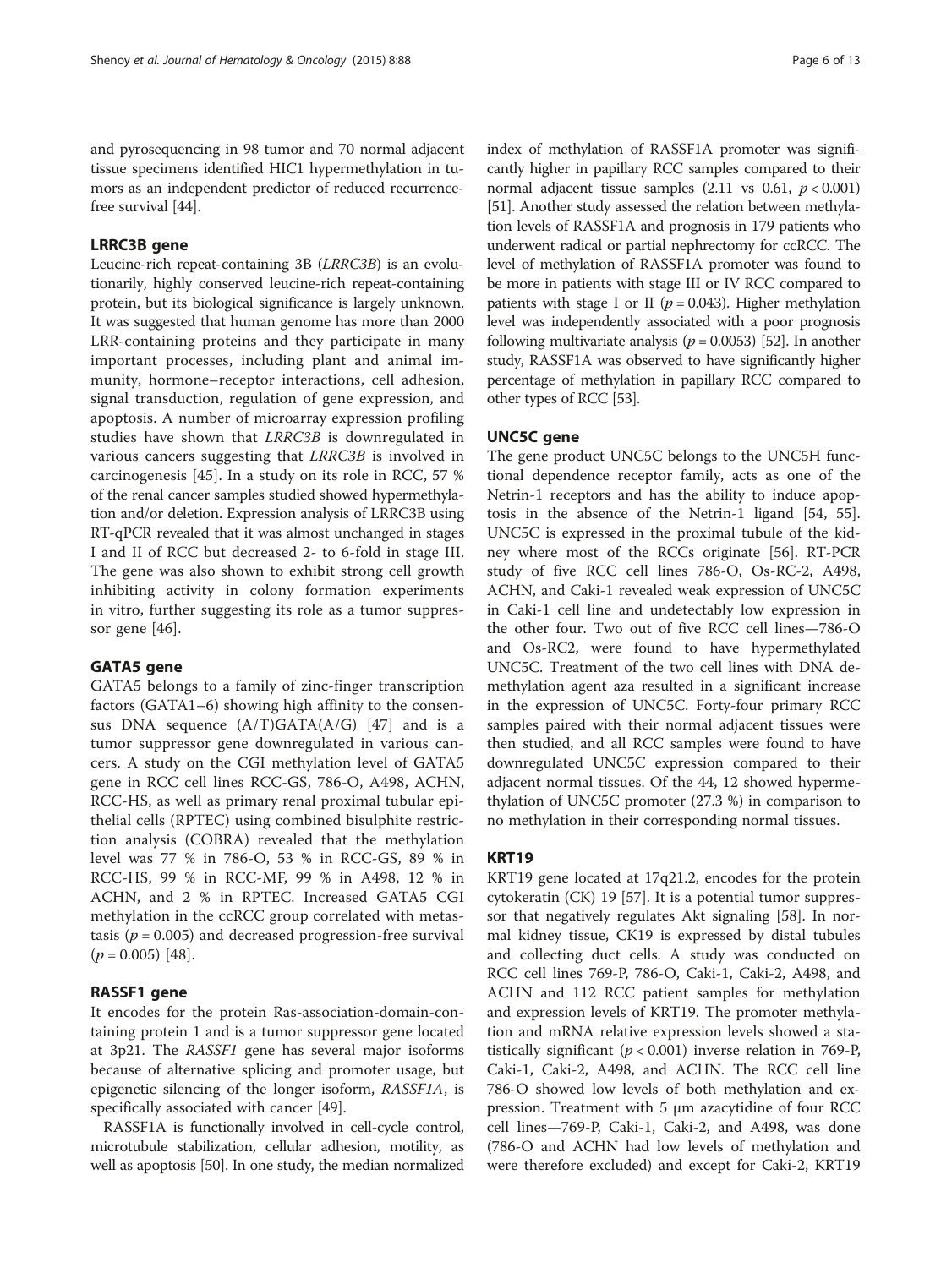promoter demethylation in three cell lines resulted in increased mRNA expression. Caki-2 had the lowest methylation levels among the four cell lines to start with. In the tissue samples, 23 out of 112 (9/52 ccRCC, 6/22 pRCC, 2/22 chrRCC, 6/16 oncocytoma) showed hypermethylation of KRT19 [\[59\]](#page-11-0).

## GATA3 gene

Trans-acting T cell-specific transcription factor GATA-3 is a protein encoded by this gene. GATA3 protein has a role in regulating Th2 development and function and is selectively expressed during human kidney embryogenesis [[60](#page-11-0)]. It regulates the expression of TβRIII (a receptor for TGFβ signaling pathway that contributes to inhibition of cell proliferation) by acting on the proximal promoter region of the TβRIII gene. GATA3 expression has been shown to be downregulated in all stages of ccRCC in two studies [[61](#page-11-0), [62\]](#page-11-0), and reduced expression of GATA3 results in concomitant downregulation of TβRIII protein expression. GATA3 gene promoter has been found to be strongly methylated in tumor samples and treatment of an RCC cell line, and UMRC2 with 5′-aza resulted in dramatic increase in GATA 3 mRNA expression [\[61\]](#page-11-0).

# TIMP3 gene

Tissue inhibitor of metalloproteinase 3 is a member of endogenous matrix metalloproteinase (MMP) inhibitors [[63\]](#page-11-0) and is a physiological antagonist for VEGFR-2. VEGF signaling is highly enhanced in most ccRCC tumors. A study on 105 patients who underwent radical or partial nephrectomy for ccRCC revealed that, compared to the normal renal tissue, 100 out of 105 of them had reduced TIMP3 expression [[64\]](#page-11-0). Another study reported that 4 out of 12 (33 %) RCC cell lines, 28 out of 36 (78 %) tumor samples, and 0 out of 27 normal tissue samples studied had hypermethylation of TIMP3 gene promoter. The methylation was found to be similar in all grades of renal cell carcinomas suggesting that this epigenetic change might occur during early stages of cancer [[65](#page-11-0)].

# TU3A gene

TU3A is a candidate tumor suppressor gene located in chromosome 3p21.1. The role of methylation in silencing of TU3A expression in human cancers like renal, bladder, cervical, breast, hepatic, ovarian, and testicular cancer cells was studied by Awakura et al. They examined the RCC cell lines of Caki-1, ACHN, and NC65 and found that ACHN had low expression of TU3A while the other two did not show any expression. The treatment with 5′-aza restored the expression of TU3A mRNA expression in all the three cell lines, and expression was even more prominent when 5′aza and Trichostatin A (histone deacetylase inhibitor) were used in combination.

They also found the hypermethylation of TU3A promoter to be significantly associated with advanced tumor stage and poor disease-specific survival [\[66](#page-11-0)].

# FHIT gene

Fragile histidine triad protein (FHIT) is an enzyme that is encoded by the FHIT gene located at 3p14.2. The gene is reported to act as a tumor suppressor gene by growth inhibition and apoptosis induction in various cancers. The role of DNA promoter hypermethylation in the expression of FHIT in clear cell RCC was studied by Kvasha et al. [[67](#page-11-0)] They conducted methylation-specific PCR for 22 paired clear cell renal cell carcinoma and non-malignant renal tissues and observed hypermethylation in 12 of 22 (54.5 %) of the ccRCC samples and almost none in the non-malignant tissues. They also noted that frequency of hypermethylation was significantly higher in patients older than 50 years than in patients younger than 50 ( $p = 0.027$ ). They observed significantly decreased expression of FHIT in tumor samples with methylated FHIT gene using semi-quantitative RT-PCR whereas the unmethylated samples showed FHIT expression at high levels.

# DLK1 gene

The delta-like 1 homolog gene located at chr 14q32 is an imprinted gene that is paternally expressed and encodes for a transmembrane protein involved in differentiation of several cell types including adipocytes. Kawakami et al. [[68](#page-11-0)] noted the common deletion at 14q32 in RCCs and hypothesized DLK1 involvement in RCC tumorigenesis. Fifteen RCC cell lines and a series of 50 cases of surgically resected primary RCC tissues (clear cell, non-papillary RCCs) and their adjacent normal kidney tissues were used in this study. They noted loss of expression of DLK1 in 39 out of 50 (78 %) primary RCC tissues whereas expression of DLK1 was maintained in every normal kidney tissue. Only 1 (NC65) of 15 RCC cell lines was noted to have expression. Using immunohistochemical analysis of DLK1 protein, they reported that it was most expressed in the renal tubular cells, which is the site of origin of RCCs. Transfection of DLK-1 resulted in increased apoptosis in all four transfected RCC cell lines compared to controls. A significant decrease in subcutaneous tumor growth in nude mice was observed after restoration of DLK1 in comparison to control cell lines suggesting tumor suppressive activity of DLK1 both in vitro and in vivo. DLK1 and GLT2 were previously reported to be reciprocally imprinted genes [\[69](#page-11-0)], and it was further confirmed in this study. The methylation of the CpG2 island of GLT2 gene was found to correspond with the expression of DLK1 gene. Treatment with 5′aza resulted in the recovery of DLK1 expression associated with demethylation of CpG2 region of GLT2 in cell lines.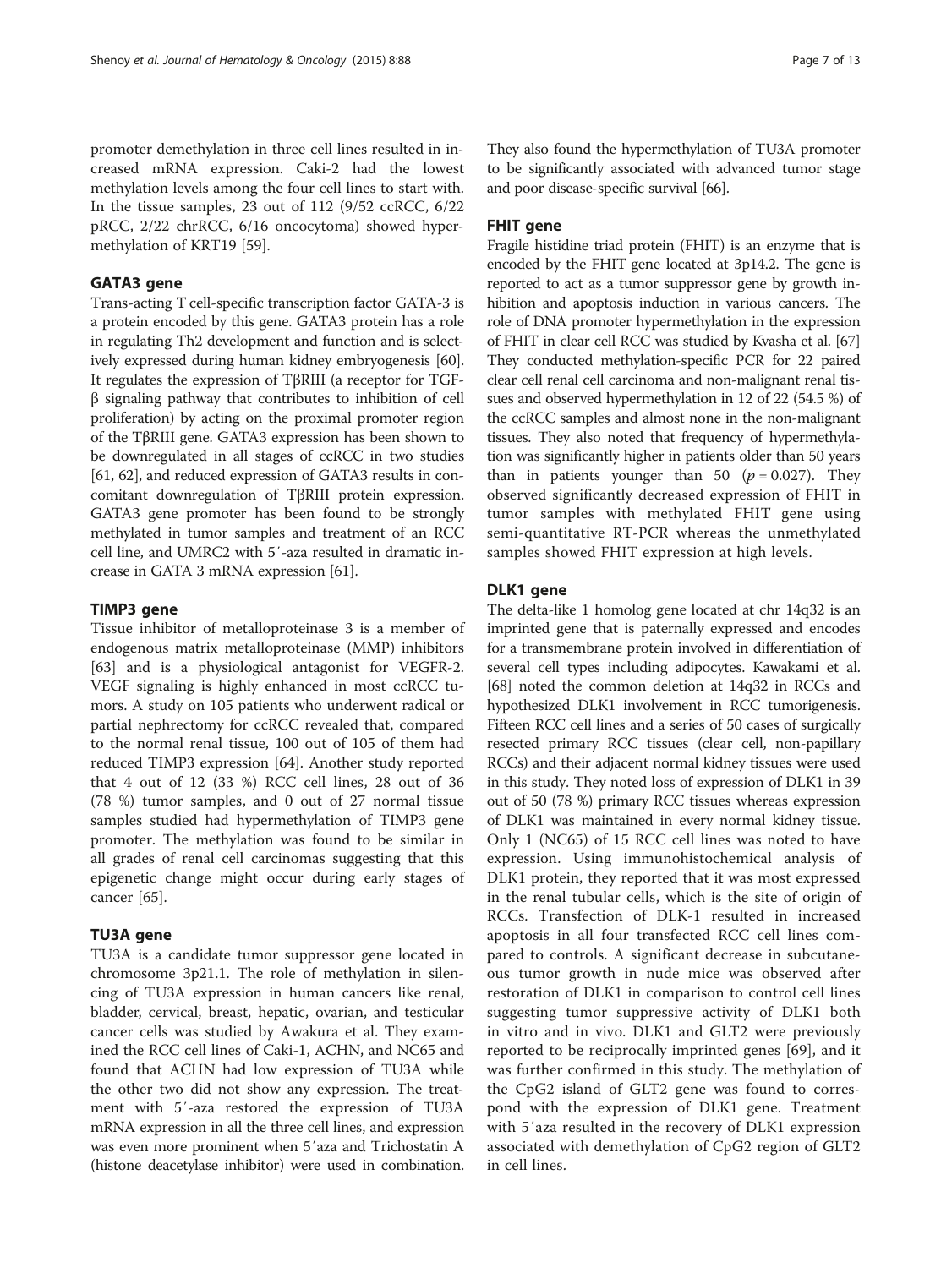#### Connexin 32 gene

The Cx32 gene located at chr Xq13.1 encodes for a gap junction protein, which forms a part of gap junction channels that facilitate the transfer of ions and small molecules between cells. Patients undergoing long-term hemodialysis have the risk of developing acquired cystic kidney disease (ACKD), and these cysts develop from the progenitor cell of RCC, the proximal tubular cell. RCC tends to arise from the papillary adenomas that tend to arise from the cysts of ACKD. Connexin 32 has been reported to have a tumor-suppressive role against renal cell carcinoma in hemodialysis patients [\[70](#page-11-0), [71](#page-11-0)]. In a study investigating the methylation status of Cx32 promoter and its role as tumor suppressor gene in RCC occurring in hemodialysis patients, 19 tumors and 19 matched non-cancerous tissues of kidneys from hemodialysis patients along with 10 matched pairs of RCC tumors and normal tissues from general patients who did not have any hemodialysis were studied. It was observed that 15 of 19 non-cancerous tissues from the hemodialysis patients were methylated and all of the 10 normal tissues of kidneys from the general patients were unmethylated which was a significant difference  $(p = 0.0001)$ . The methylation status correlated with the expression of the gene. The mean duration of hemodialysis in patients with positive methylation status was 51.2 months whereas it was 33.6 months in patients with negative methylation status for Cx32. It was suggested that longer duration of hemodialysis induces methylation of Cx32.

## ECAD gene

ECAD, also known as E Cadherin or CDH1 or Cadherin 1 located at 16q22.1 is from the cadherin superfamily. The gene encodes for a calcium-dependent cell-cell adhesion glycoprotein. Loss of the gene function has been studied in various cancers and is thought to contribute to the progression of cancer in the later stages by increased proliferation, invasion, and/or metastasis. A good correlation has been observed between ECAD gene promoter methylation and tumor grade with grade 3 RCC tumors having 100 % methylation, grade 2 having 57 %, and grade 1 having 57 % methylation [\[72](#page-11-0)]. In the same study, four RCC cell lines 769-P, 786-O, Caki-1, and Caki-2 were reported to have a higher degree of methylation at most of the CpG sites of the ECAD promoter region compared to normal kidney cells which did not have any methylation. Treatment with 5-aza for 3 days resulted in increased ECAD mRNA expression in all four RCC cell lines.

## HOXA5

Homeobox A5 is a part of the homeobox genes found in cluster, named as A, B, C, and D on four separate chromosomes. This gene is part of the A cluster on chromosome 7 and codes for a DNA-binding transcription factor which controls gene expression, morphogenesis, and differentiation. The protein upregulates p53, a tumor suppressor gene, and its epigenetic silencing by methylation can thus play a significant role in tumorigenesis. A study on 62 clear cell RCC cases with paired tumor and normal adjacent tissue revealed that the methylation status of HOXA5 had a significant relationship with Fuhrman's nuclear grade ( $p = 0.041$ ). The high methylation status group had high Fuhrman's nuclear grade. The HOXA5 gene had a methylation rate of 51.6 % in cancer tissue and 21 % in normal tissue. However, there was no significant relationship between the HOXA5 methylation status and patient survival [\[73\]](#page-11-0).

#### MSH2

It is located on chromosome 2 and encodes for DNA mismatch repair protein Msh2. Msh2 protein is involved in many different forms of DNA repair, including transcription coupled repair, homologous recombination, and base excision repair. Yoo et al. [\[73](#page-11-0)] identified MSH2 along with HOXA5 as a hypermethylated gene. At MSH2, the methylation rate was 54.8 % in cancer tissue and 26.1 % in normal tissue. There was no statistically significant relationship between the MSH2 methylation status and patient survival, similar to HOXA5. Further studies with demethylating drugs on RCC samples and cell lines could be done to identify the role of epigenetic silencing on MSH2.

## VHL gene

Von Hippel-Lindau tumor suppressor gene inactivation by promoter region hypermethylation was first reported in 1998. The VHL promoter region was reported to be hypermethylated in 11 % of the primary RCCs (11/99), and 10 of these tumors showed no evidence of concomitant VHL gene mutation suggesting that the two were mutually exclusive [\[74\]](#page-12-0). Similarly, epigenetic silencing of VHL gene was reported in 7 % of clear cell RCC tumors by the Cancer Genome Atlas Research Network group in 2013 [\[75](#page-12-0)].

#### UQCRH gene

UQCRH is a tumor suppressor gene encoding a mitochondrial hinge protein. It was found to be hypermethylated and suppressed in 36 % of the clear cell RCC tumors by the Cancer Atlas Research Network group [\[75](#page-12-0)].

## DACH1

It is a tumor suppressor that inhibits cyclin D1 expression and is known to be suppressed in RCC by hypermethylation. Treatment with decitabine has been shown to restore the expression of DACH1 [[76\]](#page-12-0).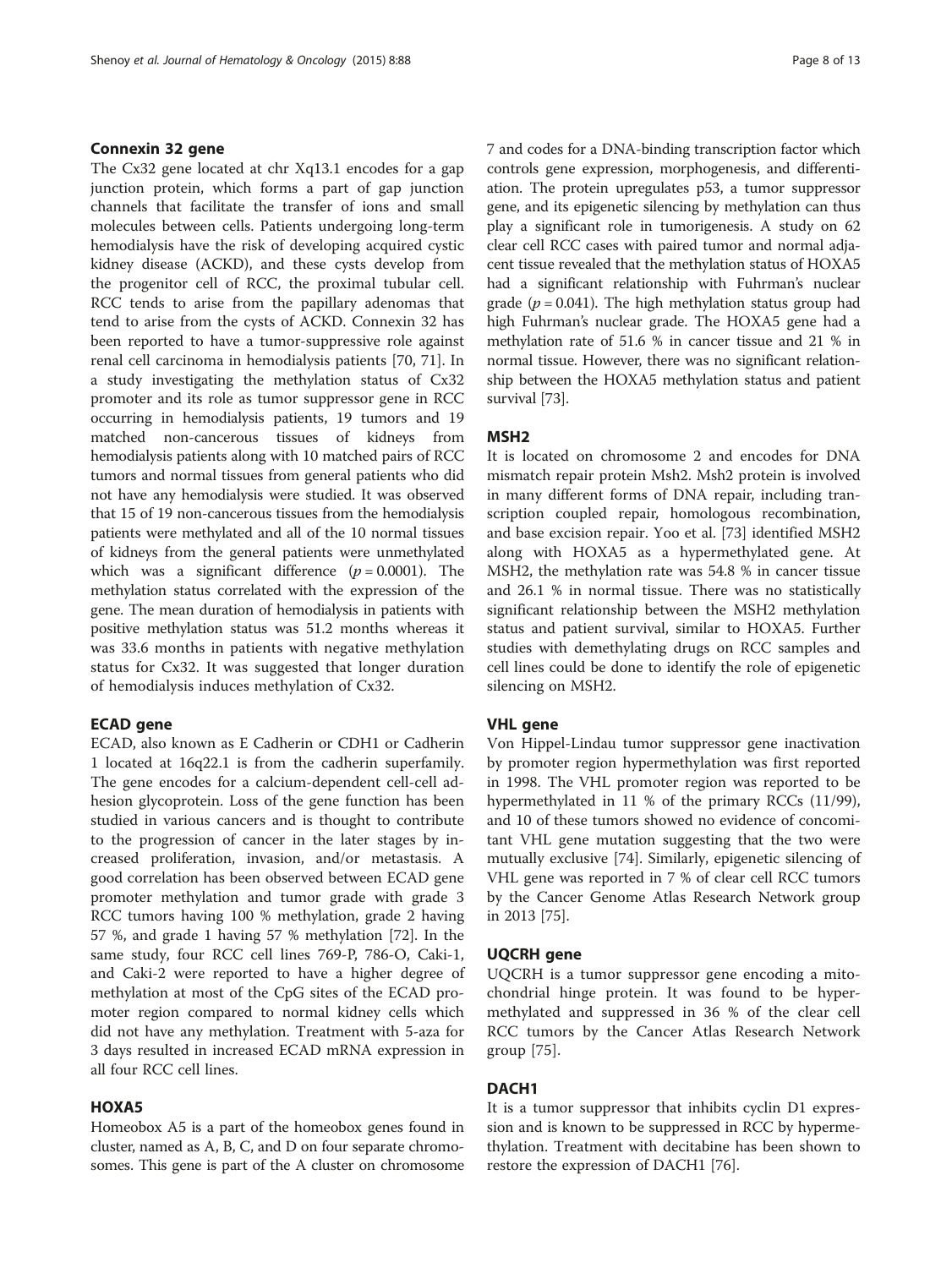| Gene                    | Function                                                                               | Promoter methylation<br>in renal cancer tissue<br>compared to normal<br>tissue | Gene expression in renal<br>cancer tissue compared<br>to normal tissue | Effect of hypomethylating<br>agent on gene expression                                                                                 |
|-------------------------|----------------------------------------------------------------------------------------|--------------------------------------------------------------------------------|------------------------------------------------------------------------|---------------------------------------------------------------------------------------------------------------------------------------|
| <b>TCF-21</b>           | Tumor suppressor gene involved in<br>specification of differentiation                  | $\uparrow\uparrow$                                                             | ↓                                                                      | $\uparrow$                                                                                                                            |
| PCDH17                  | Tumor suppressor gene involved in<br>calcium-dependent cell adhesion                   | $\uparrow \uparrow$                                                            |                                                                        | ?                                                                                                                                     |
| LRRC3B                  | Tumor suppressor gene involved in cell<br>adhesion and apoptosis                       | $\uparrow \uparrow$                                                            | ↓                                                                      | ?                                                                                                                                     |
| SFRP1                   | Wnt antagonist tumor suppressor                                                        | $\uparrow \uparrow \uparrow$                                                   | ↓↓                                                                     | ?                                                                                                                                     |
| RAP1GAP                 | Tumor suppressor (inactivates Rap-<br>mediated invasion and metastasis)                | ↑↑                                                                             |                                                                        |                                                                                                                                       |
| RASSF1                  | Tumor suppressor (cell-cycle control,<br>microtubule stabilization)                    | $\uparrow \uparrow \uparrow$                                                   | ↓↓                                                                     | $\uparrow\uparrow$                                                                                                                    |
| UNC5C                   | Tumor suppressor (induction of apoptosis)                                              | $\uparrow \uparrow$                                                            | ↓↓                                                                     | $\uparrow \uparrow$                                                                                                                   |
| <b>KILLIN</b>           | Tumor suppressor (cell-cycle arrest,<br>regulated by p53)                              | 111                                                                            | ↓↓                                                                     | $\uparrow \uparrow$                                                                                                                   |
| KRT19                   | Organization of myofibrils and maintaining<br>structural integrity of epithelial cells | ↑↑                                                                             | ↓↓                                                                     | $\uparrow\uparrow$                                                                                                                    |
| HOXA5                   | Tumor suppressor (upregulates p53)                                                     |                                                                                | ?                                                                      | ?                                                                                                                                     |
| MSH-2                   | DNA mismatch repair                                                                    |                                                                                |                                                                        |                                                                                                                                       |
| $miR-9-1$ and $miR-9-3$ | Targeted suppression of gene transcription<br>and translation                          |                                                                                |                                                                        | ?                                                                                                                                     |
| <b>DKK</b>              | Tumor suppressor Wnt direct inhibitor                                                  | $\uparrow \uparrow$                                                            | ↓                                                                      | ↑ (Transfection of gene<br>inhibits cell proliferation<br>and invasion, and<br>increases apoptosis)                                   |
| SFRP5                   | Tumor suppressor Wnt antagonist                                                        | 111                                                                            | ↓↓                                                                     | ↑↑ (Transfection of gene<br>inhibits anchorage<br>independent colony<br>formation ability and<br>invasion and increases<br>apoptosis) |
| GATA-3                  | TBRIII signaling. inihibitor of cell<br>proliferation                                  | $\uparrow \uparrow \uparrow$                                                   | ↓↓                                                                     | $\uparrow \uparrow$                                                                                                                   |
| TIMP-3                  | VEGF-3 antagonist, matrix<br>metalloproteinase inhibitor                               | $\uparrow \uparrow$                                                            | ↓↓                                                                     | $\overline{?}$                                                                                                                        |
| GREM-1 gene             | $TGF-\beta$ signaling inhibition                                                       | $\uparrow\uparrow$                                                             | ↓↓                                                                     | $\uparrow \uparrow$                                                                                                                   |
| WIF-1                   | Wnt antagonist                                                                         | $\uparrow \uparrow \uparrow$                                                   | $\downarrow\downarrow$                                                 | ↑↑ (Transfection of gene<br>reduced cell viability,<br>suppressed colony<br>formation, and<br>increased apoptosis)                    |
| UCHL1                   | Ubiquitination of proteins                                                             | $\uparrow \uparrow$                                                            | ↓                                                                      | ↑                                                                                                                                     |
| BTG3                    | E2F1 inhibition $\rightarrow$ negative regulation of<br>cell cycle                     | $\uparrow \uparrow \uparrow$                                                   | ↓↓                                                                     | $\uparrow\uparrow$                                                                                                                    |
| TU3A                    | Tumor suppressor, mechanism unknown                                                    | $\uparrow \uparrow$                                                            |                                                                        |                                                                                                                                       |
| 14-3-3 sigma            | Causes G2 phase block for DNA repair                                                   |                                                                                |                                                                        |                                                                                                                                       |
| p16                     | Cyclin kinase-dependent inhibition $\rightarrow$<br>causes cell-cycle arrest           |                                                                                |                                                                        | ?                                                                                                                                     |
| SFRP <sub>2</sub>       | Wnt antagonist                                                                         | $\uparrow \uparrow \uparrow$                                                   | ↓↓                                                                     | $\uparrow\uparrow$                                                                                                                    |
| <b>FHIT</b>             | Tumor suppressor, induction of apoptosis                                               | $\uparrow \uparrow$                                                            | ↓↓                                                                     | ?                                                                                                                                     |
| XAF-1                   | Pro-apoptotic gene, inhibitor of "inhibition<br>of apoptosis" protein                  | $\uparrow \uparrow$                                                            |                                                                        | ↑                                                                                                                                     |

## <span id="page-8-0"></span>Table 1 List of genes known to be modified by the methylation status in renal cell cancer (references in the text)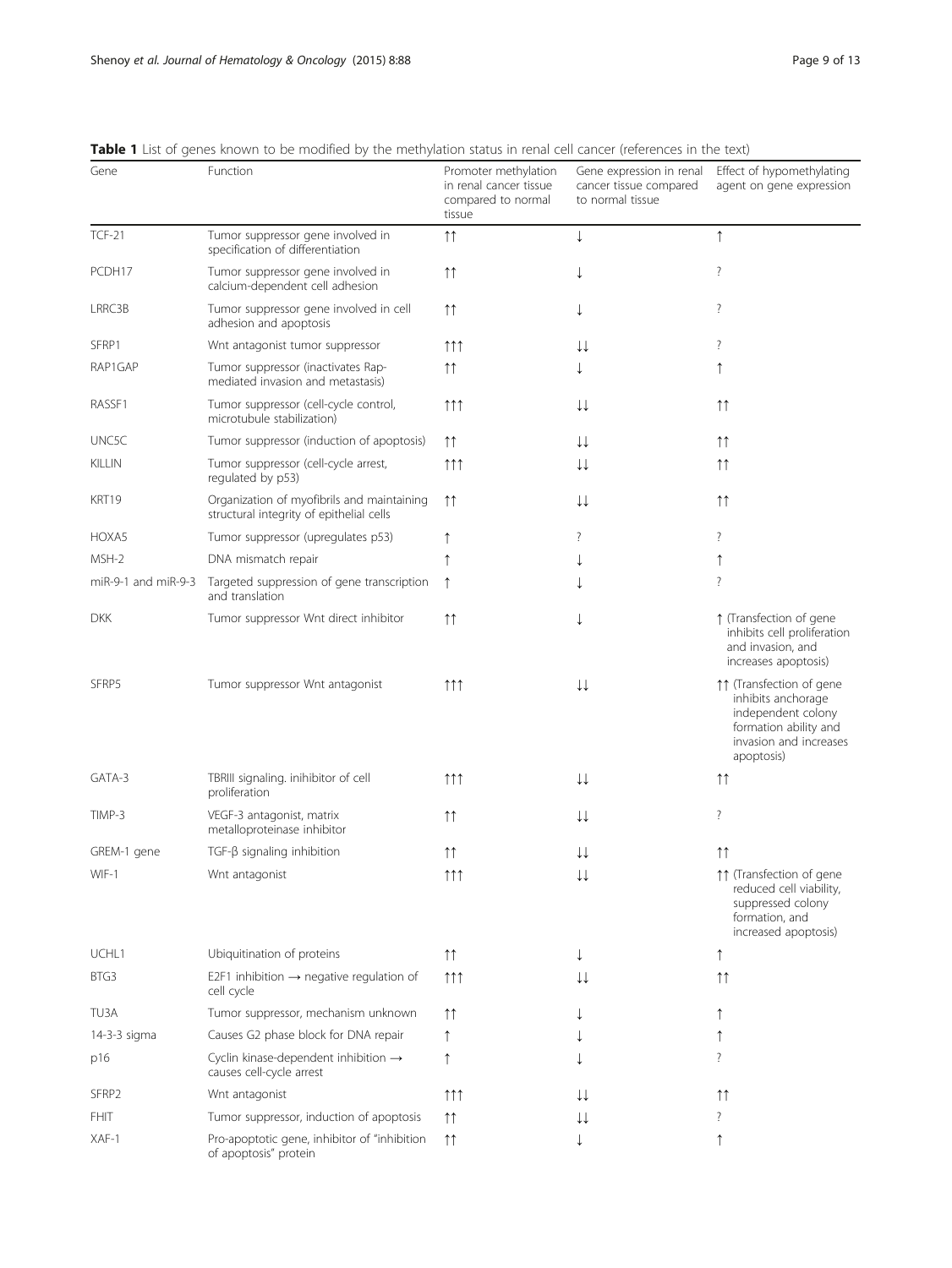| APAF <sub>1</sub> | Pro-apoptotic gene, activation of caspase 9                                                                                                        | 1111                           | ↓↓↓                 | $\uparrow \uparrow$                                                            |
|-------------------|----------------------------------------------------------------------------------------------------------------------------------------------------|--------------------------------|---------------------|--------------------------------------------------------------------------------|
| DAPK-1            | Mediation of IFN-y induced apoptosis                                                                                                               |                                |                     |                                                                                |
| DLC-1             | Inhibitor of RhoAGTPase                                                                                                                            |                                |                     | ?                                                                              |
| DLK-1             | Pro-apoptotic gene                                                                                                                                 | $\uparrow \uparrow$            | ↓↓                  | ↑↑ (Transfection decreases<br>cell proliferation,<br>increases cell apoptosis) |
| $HOX-B-13$        | Pro-apoptotic gene                                                                                                                                 | 111                            | ↓↓                  | 11 (Transfection decreases<br>cell proliferation)                              |
| DAL-1             | Protein 4.1-related tumor suppressor gene                                                                                                          | $\uparrow \uparrow$            |                     |                                                                                |
| SPINT-2           | Tumor suppressor: inhibits HGF which<br>activates Ras pathway                                                                                      | $\uparrow \uparrow$            |                     | ? (Transfection decreases)<br>cell proliferation)                              |
| Gamma-catenin     | Involved in cell-cell adhesion. Loss of<br>function correlates with poorer prognosis<br>in cancer                                                  | $\uparrow \uparrow \uparrow$   | ↓↓                  | $\uparrow \uparrow$                                                            |
| Connexin-32       | Gap junction protein. May be involved in<br>the increased incidence of RCC in<br>maintenance hemodialysis patients                                 | $\uparrow \uparrow$            | ↓↓                  | 7                                                                              |
| Ecad              | Tumor suppressor: encodes for cell-cell<br>adhesion glycoprotein                                                                                   | $\uparrow \uparrow$            | ↓↓                  | $\uparrow \uparrow$                                                            |
| HLA-G             | Tumor promoter: involved in helping<br>tumor cells evade immunosurveillance                                                                        | ?                              |                     |                                                                                |
| $IL-8$            | Tumor promoter: promotes angiogenesis<br>and metastasis                                                                                            | J (genomic<br>hypomethylation) |                     | 7                                                                              |
| CA9/G250          | Tumor promoter: expressed in hypoxic<br>tumors, produces bicarbonate which<br>neutralizes the surrounding acidic pH and<br>aids cancer progression | ↓↓                             | $\uparrow \uparrow$ |                                                                                |
| <b>CYTIP</b>      | Promotes metastasis. Helps tumor cells<br>evade cell death cytokines                                                                               | $\uparrow \uparrow$            | ?                   |                                                                                |

Table 1 List of genes known to be modified by the methylation status in renal cell cancer (references in the text) (Continued)

Apart from restoring the expression of the above mentioned tumor suppressor genes in RCC, hypomethylating agents may also increase the expression of a few (four known) tumor promoter genes, namely Interleukin-8, which promotes angiogenesis and metastasis [\[77\]](#page-12-0); HLA-G, which is known to help tumor cells evade immunosurveillance [\[78\]](#page-12-0); G250, which produces bicarbonate and neutralizes the surrounding acidic pH and aids cancer progression [[79](#page-12-0)]; and CYTIP, which helps tumor cells evade cell death cytokines [[80\]](#page-12-0). However, the overall effect of hypomethylating agents is that of tumor suppression, as a result of increased expression of a much higher number of tumor suppressor genes compared to tumor promoter genes. Hypomethylating agents have been shown to inhibit RCC cell proliferation both in vitro and in xenograft studies [[81, 82](#page-12-0)] (Table [1](#page-8-0)).

## Genome-wide studies reveal novel epigenomic alterations in RCC that affect regulatory regions of the genome

Even though recent studies have shown that epigenetic changes at enhancers can influence carcinogenesis, most methylomic studies in RCC detailed above focused on changes at promoters and were single locus studies. We studied genome-wide patterns of DNA methylation in ccRCC at a high resolution analysis of 1.3 million CpGs with the HELP assay. Microdissected renal tubular cells were used as controls. We observed that the RCC samples were characterized by aberrant hypermethylation that preferentially affected gene bodies. The hypermethylation was particularly enriched in kidney-specific enhancer regions associated with H3K4Me1 marks. This genome-wide hypermethylation in ccRCC is in contrast to other solid tumors such as esophageal cancer, hepatocellular cancer, head and neck cancers, etc., that are characterized by genome-wide hypomethylation. MOTIF analysis of aberrantly hypermethylated regions revealed enrichment for binding sites of AP2a, AHR, HAIRY, ARNT, and HIF1 transcription factors, reflecting possible contributions of dysregulated hypoxia signaling pathways to epigenetic changes in RCC. The functional importance of this aberrant hypermethylation was demonstrated by selective sensitivity of RCC cells to low levels of DNA methyltransferase inhibitors. Most importantly,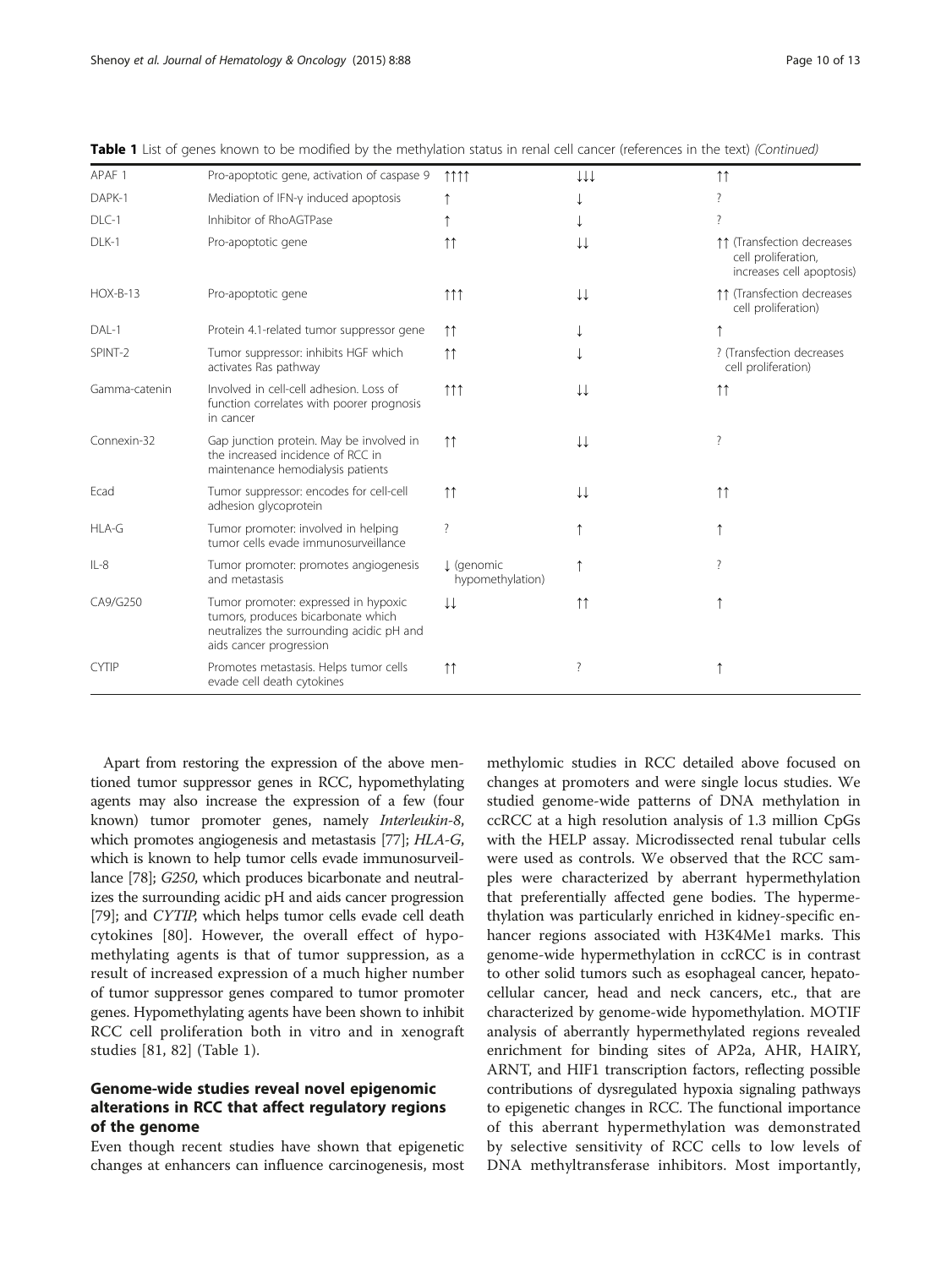<span id="page-10-0"></span>methylation of enhancers was predictive of adverse prognosis in a large cohort of ccRCC samples [[83\]](#page-12-0).

The Cancer Genome Atlas Research Network group also reported that increasing promoter hypermethylation frequency correlated with higher stage and grade in clear cell RCC [\[75\]](#page-12-0). Apart from discovering hypermethylation of VHL and UQCRH tumor suppressor genes in some ccRCC samples (as described above), they also made an interesting evaluation of the global consequence of mutations in specific epigenetic modifiers. Inactivating mutations of the SetD2 gene occur in a few cases of ccRCC and was found to be associated with increased loss of DNA methylation. SetD2 is a H3K36 methyltransferase. H3K36 trimethylation has been suggested to be involved in the maintenance of the heterochromatin state. DNA methyltransferase 3A (DNMT3A) binds to trimethylated H3K36 and methylates nearby DNA resulting in transcriptional silencing. Consequently, it was thought that reduction in trimethylated H3K36 levels through SetD2 inactivation could lead to regional loss of DNA methylation [\[75](#page-12-0)]. It would be interesting to study the effect of hypomethylating agents in SetD2 mutant and wild-type ccRCC to determine if inactivating mutations of SetD2 can be indicators of poor response to hypomethylating agents.

#### Conclusions

DNA methylation plays an important role in the development and progression of renal cell carcinoma. Epigenetic silencing of numerous tumor suppressor genes caused by hypermethylation of enhancer and promoter CpGs leads to increased tumor cell proliferation, invasion, and metastasis. In particular, activation of Wnt pathway by suppression of Wnt antagonists, namely SFRP1, SFRP2, SFRP5, and WIF-1 appears to play a very prominent role in the proliferation of many RCC cell lines and patient tumor samples—as determined by a higher percentage of methylation in cancer tissue compared to normal tissue, very low expression compared to normal tissue, significant inhibition of proliferation, and increase in apoptosis caused by transfection of the Wnt antagonist genes. Similarly, TGF-β pathway activation by promoter methylation-induced inhibition of pathway inhibitory genes GATA-3, GREM-1, and SMAD-6 plays a significant role in many RCC cell lines. Silencing of pro-apoptotic genes such as APAF-1 and negative regulators of cell cycle such as KILLIN and RASSF1 also appear to play an important role.

Hypomethylating agents have shown inhibition of renal carcinoma cell proliferation both in vitro and in xenograft studies by the re-expression of numerous tumor suppressor genes silenced by enhancer/promoter hypermethylation [[81](#page-12-0), [82](#page-12-0)]. Despite the possibility of simultaneous increased expression of some tumor promoter genes, the overall effect of hypomethylating agents on RCC is that of tumor suppression due to increased expression of a much higher number of tumor suppressor genes. The genome-wide hypermethylation in RCC is in contrast to other solid tumors which demonstrate widespread hypomethylation, thereby making hypomethylating agents and other epigenetic modulators potential therapeutic agents in RCC, along with emerging targeted therapies [[84](#page-12-0)–[86](#page-12-0)].

#### Competing interests

The authors declare that they have no competing interests.

#### Authors' contributions

NS wrote and edited the article. NV wrote and edited the article. YZ, JNG, MS, CH, and KS performed the literature search and contributed to the text. AV wrote and edited the article. All authors read and approved the final manuscript.

#### Author details

<sup>1</sup> Albert Einstein College of Medicine, 1300 Morris Park Avenue, Bronx, NY 10467, USA. <sup>2</sup> University of Pennsylvania Perelman School of Medicine, Philadelphia, PA, USA.

#### Received: 5 June 2015 Accepted: 26 June 2015 Published online: 22 July 2015

#### References

- 1. Katoh M, Katoh M. WNT signaling pathway and stem cell signaling network. Clin Cancer Res. 2007;13(14):4042–5.
- 2. Morris MR et al. Identification of candidate tumour suppressor genes frequently methylated in renal cell carcinoma. Oncogene. 2010;29(14):2104–17.
- 3. Gumz ML et al. Secreted frizzled-related protein 1 loss contributes to tumor phenotype of clear cell renal cell carcinoma. Clin Cancer Res. 2007;13(16):4740–9.
- 4. Gloerich M, Bos JL. Regulating Rap small G-proteins in time and space. Trends Cell Biol. 2011;21(10):615–23.
- 5. Gloerich M, Bos JL. Epac: defining a new mechanism for cAMP action. Annu Rev Pharmacol Toxicol. 2010;50:355–75.
- 6. Kim WJ, Gersey Z, Daaka Y. Rap1GAP regulates renal cell carcinoma invasion. Cancer Lett. 2012;320(1):65–71.
- 7. Cho YJ, Liang P. Killin is a p53-regulated nuclear inhibitor of DNA synthesis. Proc Natl Acad Sci USA. 2008;105(14):5396–401.
- 8. Bennett KL et al. Germline and somatic DNA methylation and epigenetic regulation of KILLIN in renal cell carcinoma. Genes Chromosomes Cancer. 2011;50(8):654–61.
- 9. Polakis P. Wnt signaling and cancer. Genes Dev. 2000;14(15):1837–51.
- 10. Kawakami K et al. Functional significance of Wnt inhibitory factor-1 gene in kidney cancer. Cancer Res. 2009;69(22):8603–10.
- 11. Hirata H et al. Wnt antagonist DKK1 acts as a tumor suppressor gene that induces apoptosis and inhibits proliferation in human renal cell carcinoma. Int J Cancer. 2011;128(8):1793–803.
- 12. Kawamoto K et al. DNA methylation and histone modifications cause silencing of Wnt antagonist gene in human renal cell carcinoma cell lines. Int J Cancer. 2008;123(3):535–42.
- 13. Awakura Y et al. Methylation-associated silencing of SFRP1 in renal cell carcinoma. Oncol Rep. 2008;20(5):1257–63.
- 14. Dahl E et al. Frequent loss of SFRP1 expression in multiple human solid tumours: association with aberrant promoter methylation in renal cell carcinoma. Oncogene. 2007;26(38):5680–91.
- 15. Kawakami K et al. Secreted frizzled-related protein-5 is epigenetically downregulated and functions as a tumor suppressor in kidney cancer. Int J Cancer. 2011;128(3):541–50.
- 16. Garzon R, Calin GA, Croce CM. MicroRNAs in cancer. Annu Rev Med. 2009;60:167–79.
- 17. Wang WT, Chen YQ. Circulating miRNAs in cancer: from detection to therapy. J Hematol Oncol. 2014;7(1):86.
- 18. Lujambio A et al. A microRNA DNA methylation signature for human cancer metastasis. Proc Natl Acad Sci USA. 2008;105(36):13556–61.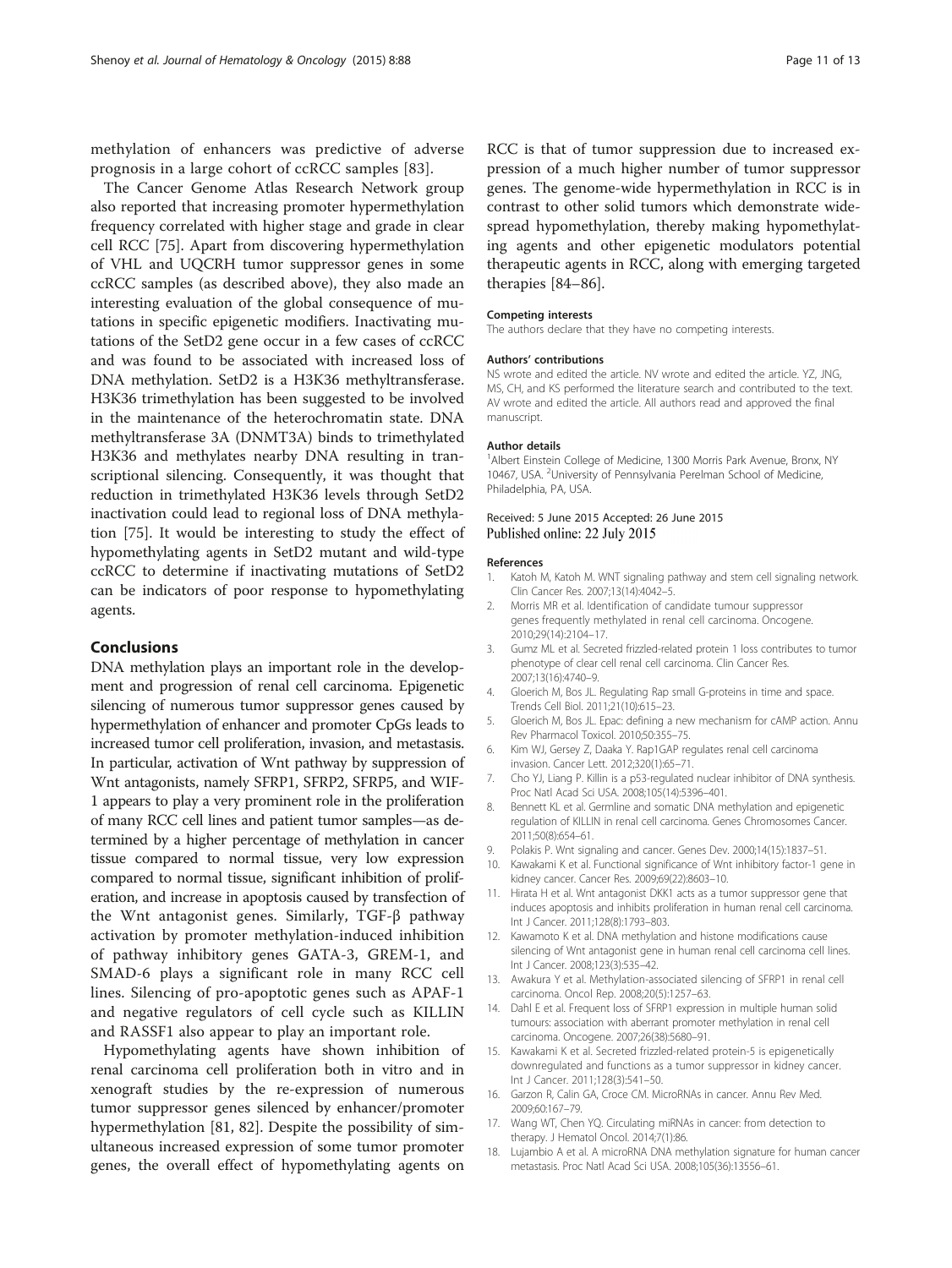- <span id="page-11-0"></span>19. Hildebrandt MAT et al. Hsa-miR-9 methylation status is associated with cancer development and metastatic recurrence in patients with clear cell renal cell carcinoma. Oncogene. 2010;29(42):5724–8.
- 20. Brazil DP et al. BMP signalling: agony and antagony in the family. Trends Cell Biol. 2015;25(5):249–64.
- 21. van Vlodrop IJ et al. Prognostic significance of Gremlin1 (GREM1) promoter CpG island hypermethylation in clear cell renal cell carcinoma. Am J Pathol. 2010;176(2):575–84.
- 22. Ou YH et al. The candidate tumor suppressor BTG3 is a transcriptional target of p53 that inhibits E2F1. EMBO J. 2007;26(17):3968–80.
- 23. Majid S et al. BTG3 tumor suppressor gene promoter demethylation, histone modification and cell cycle arrest by genistein in renal cancer. Carcinogenesis. 2009;30(4):662–70.
- 24. Leaman DW et al. Identification of X-linked inhibitor of apoptosis-associated factor-1 as an interferon-stimulated gene that augments TRAIL Apo2Linduced apoptosis. J Biol Chem. 2002;277(32):28504–11.
- 25. Reu FJ et al. Overcoming resistance to interferon-induced apoptosis of renal carcinoma and melanoma cells by DNA demethylation. J Clin Oncol. 2006;24(23):3771–9.
- 26. Ahmad ST et al. Methylation of the APAF-1 and DAPK-1 promoter region correlates with progression of renal cell carcinoma in North Indian population. Tumor Biol. 2012;33(2):395–402.
- 27. Christoph F et al. Methylation of tumour suppressor genes APAF-1 and DAPK-1 and in vitro effects of demethylating agents in bladder and kidney cancer. Br J Cancer. 2006;95(12):1701–7.
- 28. Raveh T et al. DAP kinase activates a p19ARF/p53-mediated apoptotic checkpoint to suppress oncogenic transformation. Nat Cell Biol. 2001;3(1):1–7.
- 29. Gillissen B et al. Induction of cell death by the BH3-only Bcl-2 homolog Nbk/Bik is mediated by an entirely Bax-dependent mitochondrial pathway. EMBO J. 2003;22(14):3580–90.
- 30. Okuda H et al. Epigenetic inactivation of the candidate tumor suppressor gene HOXB13 in human renal cell carcinoma. Oncogene. 2006;25(12):1733–42.
- 31. Tran YK et al. A novel member of the NF2/ERM/4.1 superfamily with growth suppressing properties in lung cancer. Cancer Res. 1999;59(1):35–43.
- 32. Yamada D et al. Promoter hypermethylation of the potential tumor suppressor DAL-1/4.1B gene in renal clear cell carcinoma. Int J Cancer. 2006;118(4):916–23.
- 33. Banumathy G, Cairns P. Signaling pathways in renal cell carcinoma. Cancer Biol Ther. 2010;10(7):658–64.
- 34. Morris MR et al. Tumor suppressor activity and epigenetic inactivation of hepatocyte growth factor activator inhibitor type 2/SPINT2 in papillary and clear cell renal cell carcinoma. Cancer Res. 2005;65(11):4598–606.
- 35. Syrigos KN et al. Altered gamma-catenin expression correlates with poor survival in patients with bladder cancer. J Urol. 1998;160(5):1889–93.
- 36. Cerrato A et al. Beta- and gamma-catenin expression in thyroid carcinomas. J Pathol. 1998;185(3):267–72.
- 37. Pantel K et al. Reduced expression of plakoglobin indicates an unfavorable prognosis in subsets of patients with non-small-cell lung cancer. J Clin Oncol. 1998;16(4):1407–13.
- 38. Smith LT et al. Epigenetic regulation of the tumor suppressor gene TCF21 on 6q23-q24 in lung and head and neck cancer. Proc Natl Acad Sci USA. 2006;103(4):982–7.
- 39. Ye YW et al. Down-regulation of TCF21 is associated with poor survival in clear cell renal cell carcinoma. Neoplasma. 2012;59(6):599–605.
- 40. Costa VL et al. TCF21 and PCDH17 methylation: an innovative panel of biomarkers for a simultaneous detection of urological cancers. Epigenetics. 2011;6(9):1120–30.
- 41. Chen WY et al. Tumor suppressor HIC1 directly regulates SIRT1 to modulate p53-dependent DNA-damage responses. Cell. 2005;123(3):437–48.
- 42. Wang CG et al. Interactions between E2F1 and SirT1 regulate apoptotic response to DNA damage. Nat Cell Biol. 2006;8(9):1025–U109.
- 43. Jenal M et al. The tumor suppressor gene hypermethylated in cancer 1 is transcriptionally regulated by E2F1. Mol Cancer Res. 2009;7(6):916–22.
- 44. Eggers H et al. Prognostic and diagnostic relevance of hypermethylated in cancer 1 (HIC1) CpG island methylation in renal cell carcinoma. Int J Oncol. 2012;40(5):1650–8.
- 45. Kim M et al. LRRC3B, encoding a leucine-rich repeat-containing protein, is a putative tumor suppressor gene in gastric cancer. Cancer Res. 2008;68(17):7147–55.
- 46. Haraldson K et al. LRRC3B gene is frequently epigenetically inactivated in several epithelial malignancies and inhibits cell growth and replication. Biochimie. 2012;94(5):1151–7.
- 47. Merika M, Orkin SH. DNA-binding specificity of GATA family transcription factors. Mol Cell Biol. 1993;13(7):3999–4010.
- 48. Peters I et al. GATA5 CpG island methylation in renal cell cancer: a potential biomarker for metastasis and disease progression. BJU Int. 2012;110(2 Pt 2):E144–52.
- 49. Morrissey C et al. Epigenetic inactivation of the RASSF1A 3p21.3 tumor suppressor gene in both clear cell and papillary renal cell carcinoma. Cancer Res. 2001;61(19):7277–81.
- 50. Peters I et al. RASSF1A promoter methylation and expression analysis in normal and neoplastic kidney indicates a role in early tumorigenesis. Mol Cancer. 2007;6:49.
- 51. Ellinger J et al. DNA hypermethylation in papillary renal cell carcinoma. BJU Int. 2011;107(4):664–9.
- 52. Kawai Y et al. Methylation level of the RASSF1A promoter is an independent prognostic factor for clear-cell renal cell carcinoma. Ann Oncol. 2010;21(8):1612–7.
- 53. Costa VL et al. Quantitative promoter methylation analysis of multiple cancer-related genes in renal cell tumors. BMC Cancer. 2007;7:133.
- 54. Arakawa H. Netrin-1 and its receptors in tumorigenesis. Nat Rev Cancer. 2004;4(12):978–87.
- 55. Cirulli V, Yebra M. Netrins: beyond the brain. Nat Rev Mol Cell Biol. 2007;8(4):296–306.
- 56. Lv D et al. Genetic and epigenetic control of UNC5C expression in human renal cell carcinoma. Eur J Cancer. 2011;47(13):2068–76.
- 57. Bader BL, Jahn L, Franke WW. Low level expression of cytokeratins 8, 18 and 19 in vascular smooth muscle cells of human umbilical cord and in cultured cells derived therefrom, with an analysis of the chromosomal locus containing the cytokeratin 19 gene. Eur J Cell Biol. 1988;47(2):300–19.
- 58. Ju JH et al. Regulation of cell proliferation and migration by keratin19 induced nuclear import of early growth response-1 in breast cancer cells. Clin Cancer Res. 2013;19(16):4335–46.
- 59. Cao Y et al. Expression of MUC1, Thomsen-Friedenreich-related antigens, and cytokeratin 19 in human renal cell carcinomas and tubular clear cell lesions. Virchows Arch. 2000;436(2):119–26.
- 60. Labastie MC et al. The Gata-3 gene is expressed during human kidney embryogenesis. Kidney Int. 1995;47(6):1597–603.
- 61. Cooper SJ et al. Loss of type III transforming growth factor-beta receptor expression is due to methylation silencing of the transcription factor GATA3 in renal cell carcinoma. Oncogene. 2010;29(20):2905–15.
- 62. Tavares TS et al. Gene microarray analysis of human renal cell carcinoma: the effects of HDAC inhibition and retinoid treatment. Cancer Biol Ther. 2008;7(10):1607–18.
- 63. Qi JH et al. A novel function for tissue inhibitor of metalloproteinases-3 (TIMP3): inhibition of angiogenesis by blockage of VEGF binding to VEGF receptor-2. Nat Med. 2003;9(4):407–15.
- 64. Masson D et al. Loss of expression of TIMP3 in clear cell renal cell carcinoma. Eur J Cancer. 2010;46(8):1430–7.
- 65. Bachman KE et al. Methylation-associated silencing of the tissue inhibitor of metalloproteinase-3 gene suggest a suppressor role in kidney, brain, and other human cancers. Cancer Res. 1999;59(4):798–802.
- 66. Awakura Y et al. Methylation-associated silencing of TU3A in human cancers. Int J Oncol. 2008;33(4):893–9.
- 67. Kvasha S et al. Hypermethylation of the 5′CpG island of the FHIT gene in clear cell renal carcinomas. Cancer Lett. 2008;265(2):250–7.
- 68. Kawakami T et al. Imprinted DLK1 is a putative tumor suppressor gene and inactivated by epimutation at the region upstream of GTL2 in human renal cell carcinoma. Hum Mol Genet. 2006;15(6):821–30.
- 69. Schmidt JV et al. The Dlk1 and Gtl2 genes are linked and reciprocally imprinted. Genes Dev. 2000;14(16):1997–2002.
- 70. Yano T et al. Tumor-suppressive effect of connexin 32 in renal cell carcinoma from maintenance hemodialysis patients. Kidney Int. 2003;63(1):381–1.
- 71. Yano T et al. Hypermethylation of the CpG island of connexin 32, a candiate tumor suppressor gene in renal cell carcinomas from hemodialysis patients. Cancer Lett. 2004;208(2):137–42.
- 72. Nojima D et al. CpG methylation of promoter region inactivates E-cadherin gene in renal cell carcinoma. Mol Carcinog. 2001;32(1):19–27.
- 73. Yoo KH et al. Epigenetic inactivation of HOXA5 and MSH2 gene in clear cell renal cell carcinoma. Pathol Int. 2010;60(10):661–6.